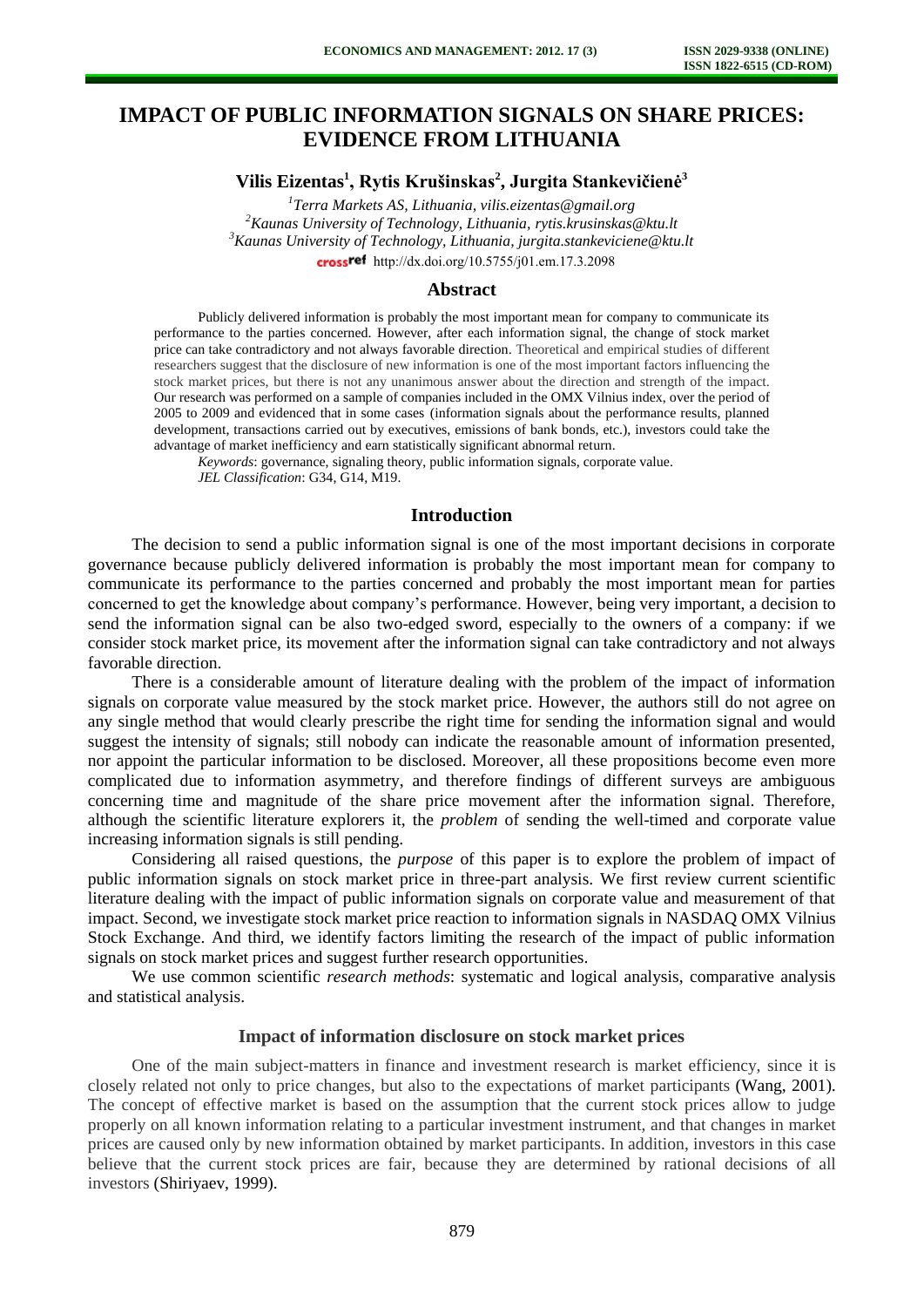One-day changes in return on investment may be considered as an evidence of efficient market (Ruppert, 2004), since, the most likely next day value of an investment instrument is the price of the previous day because of the volatile fluctuation of stock market prices. However, despite considerable scientific support to assumptions of efficient market hypothesis, this hypothesis is not confirmed in practice (Fisher, 2003). For example, the proposition of efficient market hypothesis that changes in prices can only be conditioned by the new information emerged is not realistic, since the trading in securities and fluctuation of their prices proceeds even without any new information announced. In addition, Fisher (2003) argues that unidentified clear link between the historical and future price of financial instrument is not sufficient evidence that this relationship does not exist. On the other hand, if the impact of published information can be estimated so precisely that it would enable investors to earn without any risk every time using historical data on stock market price changes, then the advantage of arbitrage can be used and the market is inefficient (Leipus & Norvaiša, 2004).

In any case, even if new information signals are not the only or crucial factor affecting stock market prices, the information in stock markets is very important because it allows investors to judge on the value of the company and its future prospects and this affects stock market prices. It can be argued that the purpose of information is twofold – to reduce the uncertainty for investors disclosing the company's performance results and its financial position and to inform about possible changes in the results (Zhang, 2006).

In opinion of Balakrishnan *et al.* (2007), the delivery of information to investors is not only important because it allows a better view of the company's value, but it also increases the transparency of the company's performance and the ability to control more effectively the actions of company managers.

MacKinley (1997) when analyzing the impact of information disclosures on stock market prices, states that the information disclosure should immediately affect stock market prices if we follow the efficient market hypothesis however often these changes do not occur straight off, but within a certain time interval. Therefore it is necessary to estimate changes in stock market prices not only immediately after the information signal but also a number of trading days thereafter. The movement of stock market price prior to an information signal allows to judge about the preliminary expectations of investors and changes of stock market price after it – about their fulfillment.

Event analysis method is used to evaluate the impact of information signals on stock market prices. According to it, each public announcement (information signal) of the company is estimated replacing the calendar-date into an event-date when the event-date  $(t = 0)$  is the date of information signal. In the research, the event lag (a period of trading days before and after the event) can be chosen freely (MacKinley, 1997), but it must meet several criteria:

- to assess the importance of the event for investors and real time of impact on their decisions;
- $\bullet$  the change of stock prices must be determined by a single major event during the chosen lag;
- an event lag should be selected according to the desired reaction of investors to be explored (short or long term).

One of the most commonly used lag is the interval of [-5, +5] days, because it includes only a limited number of news that could change stock market price of the company (Ahern, 2009; Laidroo, 2008).

In order to estimate the impact of an information signal on stock market price, the excess profits (or abnormal return on stock) are usually calculated using one of three methods (MacKinley, 1997): the average model, the market model or market corrected model. Using each of these models, the presumable 1 day return on the stock is calculated; the excess profit here is the difference between the actual 1 day return and calculated 1 day return (one that is presumable in the absence of an analyzed event).

Thus, although the researchers allow that the information signals shape attitude of investors towards the company, affect their decisions, and hence the stock market price changes (Vasiliauskaitė & Rumšaitė, 1999), however, Morck *et al.* (2000) claim that the research of the impact of information related to the activity of a specific company is limited in emerging markets because the stock market prices of individual companies often change in the same direction. Acharya (1993) draws attention to the fact that the information submitted by the company is limited and that an important part of information is lost, because not the whole company's decision-making process and not all assumptions of company's executives are disclosed. According to the author, this information may be very important for investors in some cases and it could lead to significant changes in stock market prices if it is disclosed.

Despite the fact that impact of information disclosure on the stock market price is approached in the theoretical and empirical studies, the Baltic and Lithuanian markets are lacking in such research. It could be noted the research of Estonian scientist Laidroo on public announcements of companies listed in Baltic Stock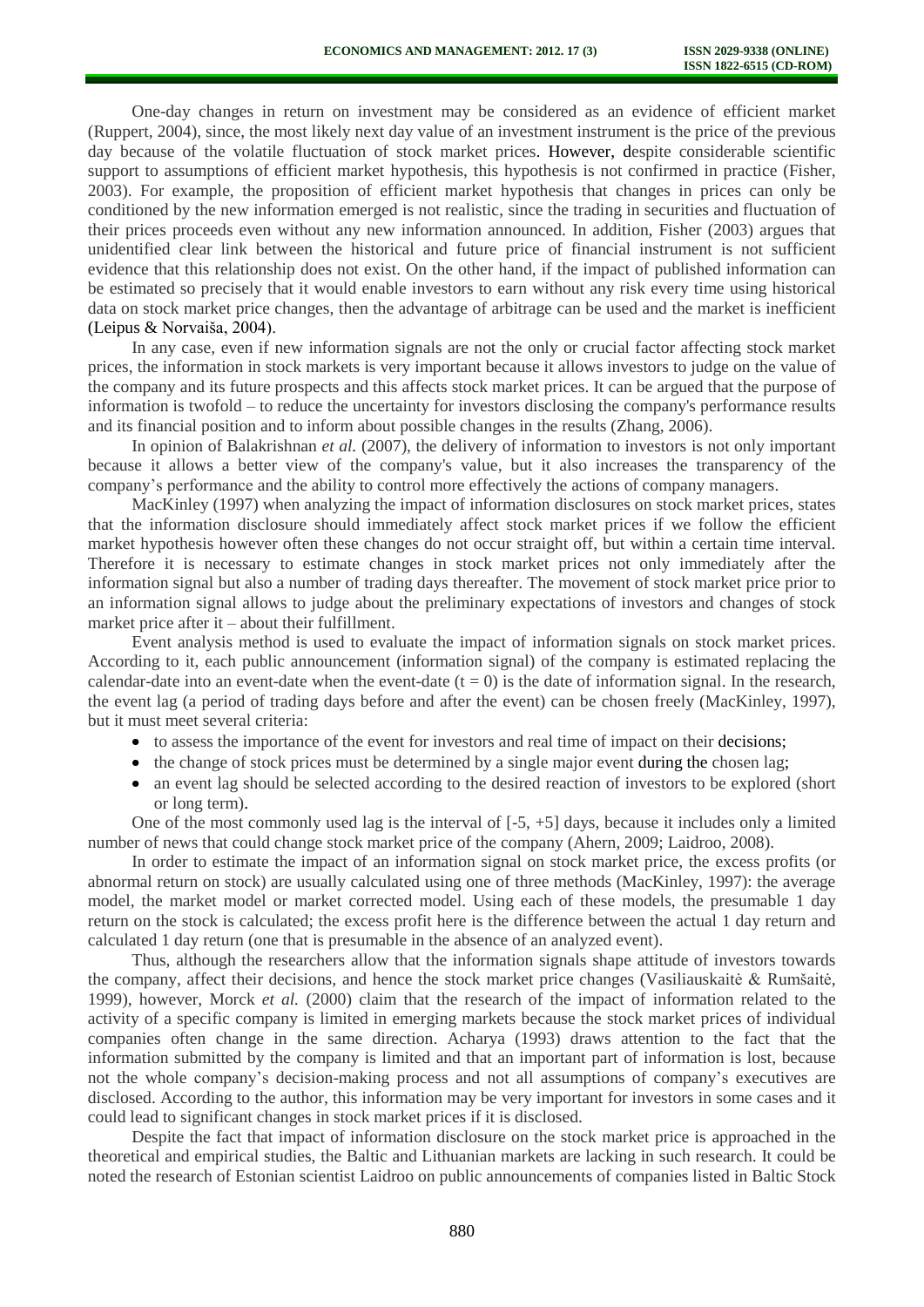Exchanges considering qualitative aspect of information disclosed (Laidro, 2008; Laidro, 2009; Laidro, 2011). There are also some studies on impact of particular kinds of information on stock market prices (Laidro & Grigaliūnienė, 2011; Stankevičienė & Vasiliauskaitė, 2008). However, the empirical data on the impact of information disclosure on stock market price changes is not enough. Therefore, on purpose to fill at least partially the lack of mentioned data, further in this paper the impact of information signals delivered by the companies listed in NASDAQ OMX Vilnius Stock Exchange on their stock market prices during the period of 2005-2009, will be estimated. The research is carried out in the following order: first of all we test the market efficiency, with the aim to evaluate whether the market model may be used to calculate the presumable 1 day return on the stock. Further on, we group all the information signals delivered during the period of 2005-2009, and finally we evaluate the impact of these information signals on stock market prices and estimate its statistical significance.

### **The estimation of presumable one day return on the stock**

In order to calculate the presumable 1 day return on the stock, the market model, which is based on the CAPM methodology, was applied; the OMX Vilnius index was used for estimation. In order to calculate the impact of changes in the index value on 1 day return on the stock of each company, it was composed as many regression equations as many companies are analyzed (i.e., for all 38 companies included in OMX Vilnius index). The calculated coefficients of the linear regression equations were estimated using the coefficient of determination and it statistical significance.

The analysis of the statistical linear relationship between the changes of OMX Vilnius index value and 1 day return on the stock included in the index evidenced that the stock market prices of any analyzed companies mostly change in the same direction as the index, since the coefficient  $\beta_2$  in all equations is positive. Value of the coefficient  $\beta_1$  indicates the presumable change of 1 day return on the stock if the index value is unchanged, however the maximum absolute value of this coefficient was only -0.0040, and the highest positive value was 0.0015. This change is insignificant if compared with the average standard deviation of OMX Vilnius index (1.20%).

The coefficients of determination of regression equations estimating the presumable 1 day return on the stock of individual companies are from 0.0086 to 0.3546. This means that the very best of all models explains only 35.46% of the company's stock market price changes. The model of linear regression of as many as 24 companies have the coefficient of determination less than 0.1, therefore the CAPM approach for the most of companies included in OMX Vilnius index is not applicable, because this model can only explain less than 10 percent of the stock market prices' fluctuations.

The examination of the statistical significance of the coefficients of determination using Student's ttest evidenced that in all cases the t-test value was less than the critical value of 1.96 (at 5% level of statistical significance), so the models are statistically insignificant.

Considering the fact that the CAPM model is statistically inadequate for the research of changes in stock market prices of the companies included in OMX Vilnius index, the absolute return on stock instead of the difference between the real and presumable return on stock was used for further analysis.

## **The research of impact of information signals on the stock market prices of companies listed in the NASDAQ OMX Vilnius Stock Exchange**

After the analysis of the content of news disclosed in NASDAQ OMX Vilnius Stock Exchange and seeking to estimate the impact of different information, the information signals have been grouped into the following categories:

- the announcements of company's performance results;
- the announcements of expected performance results;
- the announcements about the planned development;  $\equiv$
- stock purchases by the executives of the company;
- stock sales by the executives of the company;  $-$
- emissions of the bank bonds or raising of long-term loans;  $\equiv$
- cutting down of working hours in company;
- restrictions of trade in company's production;  $-$
- fine to a company;
- the announcements that the stock will be registered into the main list of the Stock Exchange;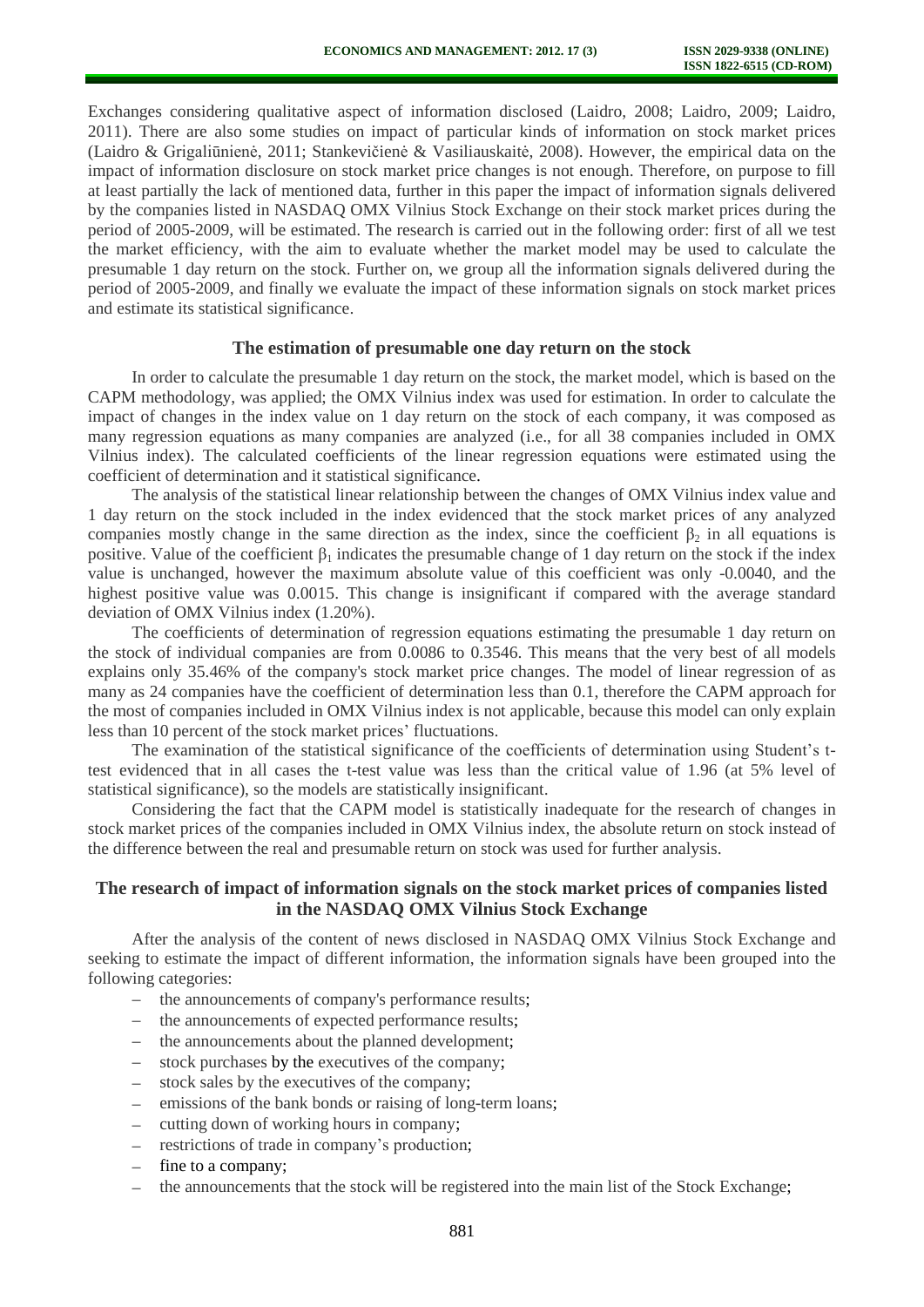the announcements that the stock will be moved to the secondary list of the Stock Exchange;

the announcements about the intention not to trade in the stock on a regulated market.

The period of 5 days before the information signal to 5 days after it, i.e., [-5, +5] is selected as the event lag, except the announcements of company's performance results, because the likely impact on investors in this case is more important than that of the other analyzed information, so the event lag here is [- 10, +10] days.

*The announcement of company's performance results*. The analysis of the impact of the announcements about companies' performance results disclosed by the companies listed in the NASDAQ OMX Vilnius Stock Exchange (965 signals) on their stock market prices during the period of 2005-2009 (Fig. 1a) evidenced that the stock market prices increase up to one day after the announcement, and then begin to drop. As a result, the stock market prices change only +0.09% on the average during the analyzed period of 10 days prior the signal to 10 days after it, although prices rise on the average of 1.08% on the first day after the announcement.



market prices different market trends



The separating of the long-term growth and drop trends in the OMX Vilnius index showed that investors tend to react very differently in different market situations (Fig. 1b). In case of the growth of OMX Vilnius index value (452 signals) the stock market prices rise 0.72% on the average after the announcement of the results; and during the period from 10 days prior signal to 10 days after it, the stock market prices rice 9.45% on average. However, in case the value of OMX Vilnius index drops (513 signals), the stock market prices decreased 0.13% on the average, while during the analyzed period of  $[-10, +10]$  days, the reduction was 3.16%. The fact that changes in stock market prices after the announcement of the results were coincident with the predominant market trends at the date of the signal as well as during the analyzed period of [-10, +10] days, suggests that market participants usually do not change their behavior after the publication of financial statements as compared to that of prior the signal. The fact that the most of stock market prices increase in general case and the average growth rate is greater than the drop rate (0.66% and -0.41%) suggests that investors are likely to be positive about this information signal despite the fact that market trends have a greater impact on stock market prices than the announcement of the results.

*The announcement of expected performance results*. The analysis of the announcements made by the companies included in the OMX Vilnius index concerning the expected performance results (85 signals) evidenced that 25 companies announced the forecasted results at least once, but neither company did that on a regular basis during the analyzed period. In addition, companies announced the expected results under prevalence of negative trends (57 signals) more often than under prevalence of positive trends (28 signals).

The analysis of the impact of these announcements on stock market prices (Fig. 2) shows that investors are likely to be positive about the company's intention to share the essential information regarding the planned performance results. Although stock market prices drop 2.56% on the average during the analyzed period of 5 days prior the signal to 5 days after it, the stock market prices rise 0.69% on the event day and 0.22% the day after the signal.

The separate analysis of investor reactions to announcements of expected results evidenced that investors are likely to evaluate positively these signals during the growth trends of the OMX Vilnius index as well as during the drop trends. During the index growth the average return is 0.69% on the day of event and 0.01% on the day after it. During the drop trend, the average return was 0.39% and 0.52% respectively.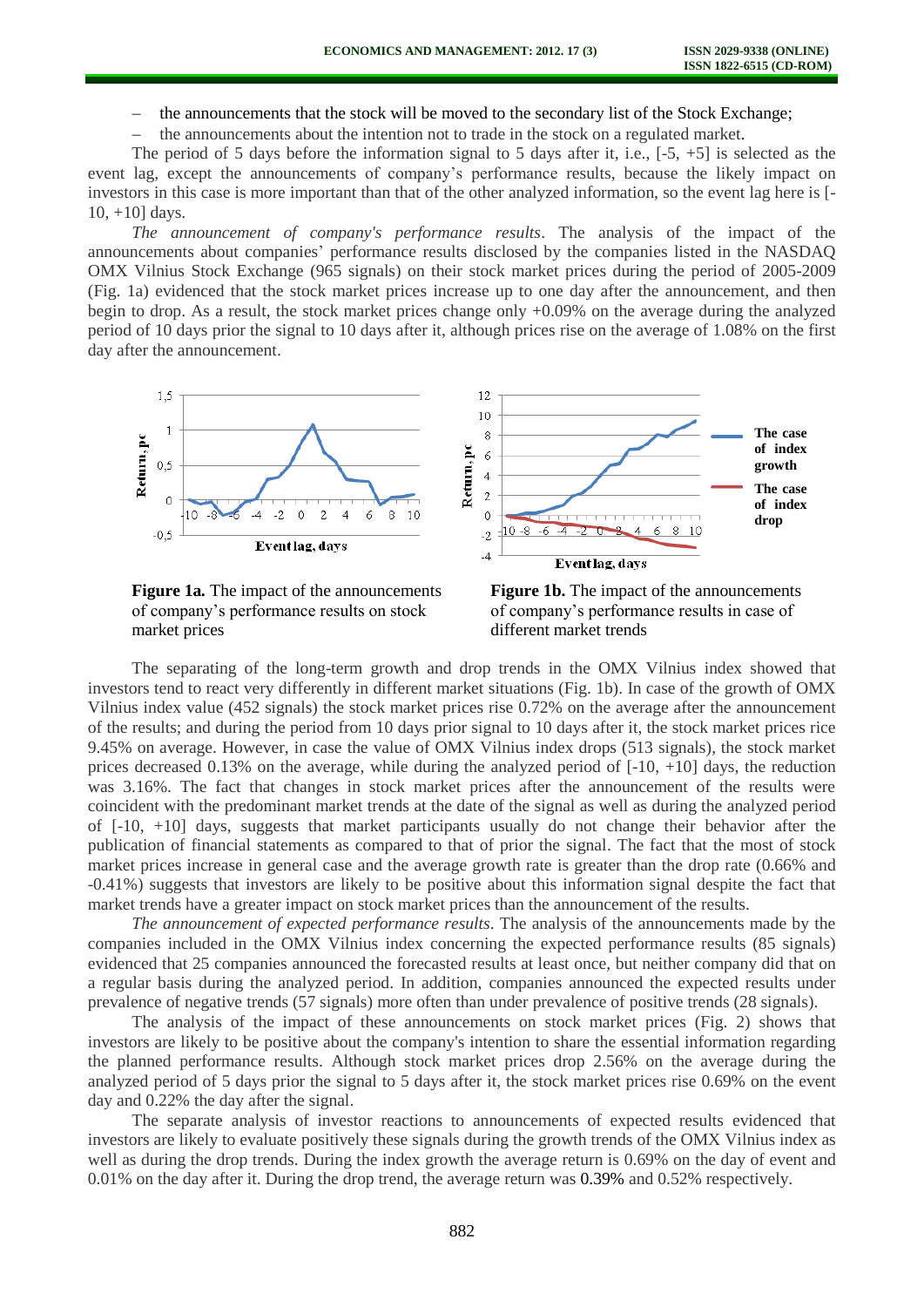

**Figure 2.** The impact of the announcements of expected performance results on stock market prices

It is especially important to note that unlike disclosure of the majority of information signals analyzed in this paper, the announcement of expected results is strong enough signal that changes the direction of stock market prices' movement at least for the short time during the period of the drop of OMX Vilnius index value. However, this can be conditioned by two reasons: either investors often tend to overstate the impact of announced forecasts on the stock market prices, or long-term trend in price changes is still stronger signal than that of short term buy signal after the announcement of expected results.

*The announcements about the planned development.* The analysis of company reports on the development (156 signals about new opportunities - new subdivisions, investment, increase in production potentials or projects of performance optimization) evidenced that the stock market prices rise 0.25% on average on the event day, and average raise during the period of 5 days prior the signal to 5 days after it was 1.44% (Fig. 3a). Thus, the investors consider the information on the development as positive however it does not cause any significant effect on stock market prices in a general case.



**Figure 3a.** The impact of the announcements **Figure 3b.** The impact of the announcements about the planned development on stock about the planned development in case of market prices different market trends

The separate analysis of growth periods (75 signals) and drop periods (81 signals) of the OMX Vilnius index value showed that the trend of price fluctuation is more important for investors than the information disclosure (Fig. 3b). And despite the fact that different reaction of investors during different directions of the market can be clearly distinguished, one cannot state that the announcements about the development determine the investors' reaction in case of negative market trends, since the prices' change remains negative. Although all the graphs (rate of return after the announcement about the development in general case and in cases of positive or negative trends in the market) have a clear directions of change, and the stock market prices change in one direction (with exception of very slight changes two days before the signal and three days after it), it is important to understand that these results are conditioned by the different stock market price changes of individual companies. Therefore, using only the average values, one can miss lots of information about the market reaction to the analyzed signals. However, the number of announcements disclosed by the companies whose stock market prices increased on the event day is relatively smaller and these companies tend to report only about the most important strategic projects, which is a stronger signal to investors because of the possibly greater positive impact on company's results as compared to the more often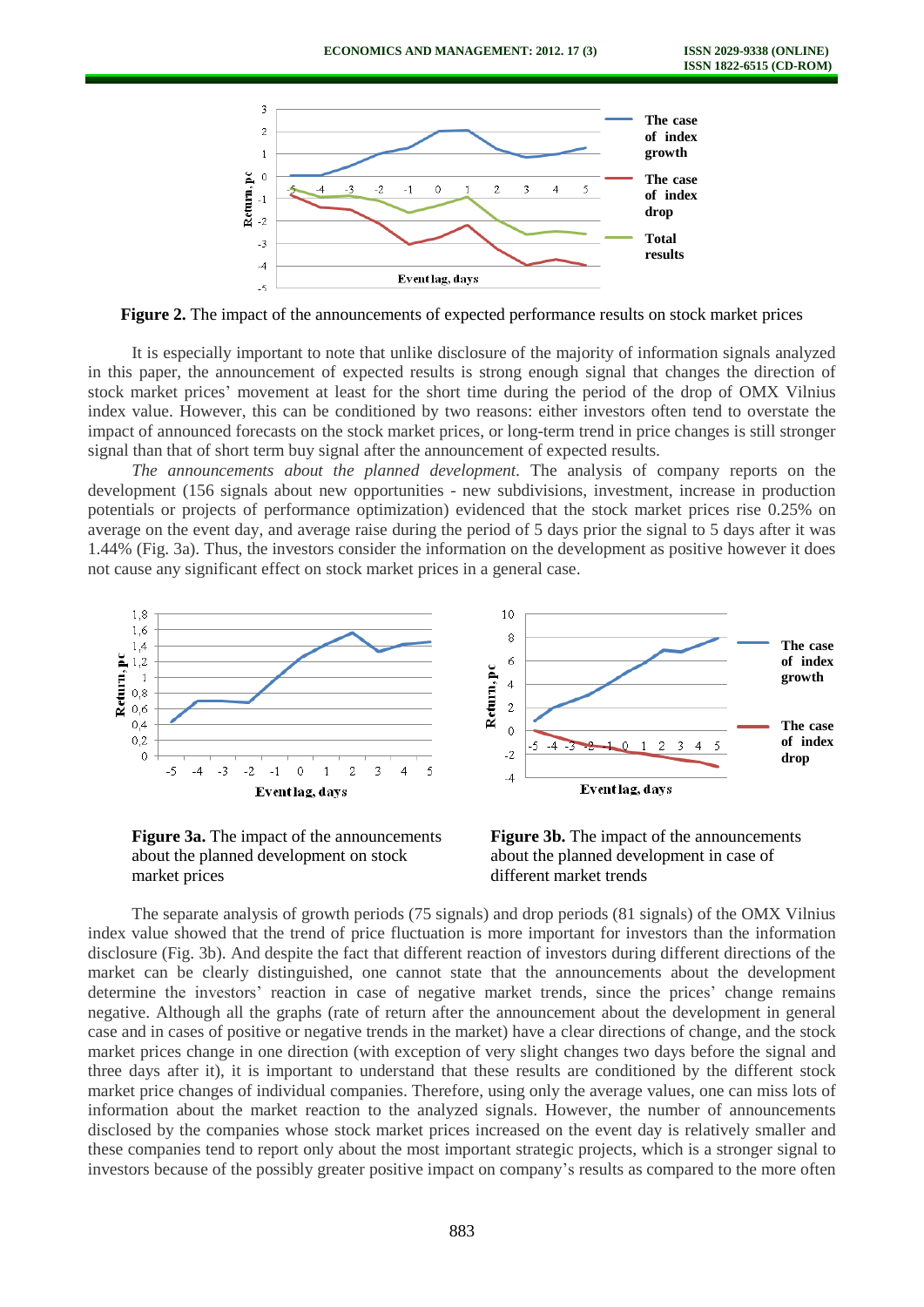received information of other companies. This suggests that investors tend to consider content of the announcement and to evaluate its importance to their investment, and they do not immediately accept this signal as positive. On the other hand, stock market prices increased only in case of 4 companies during the prevailing market drop trends. Thus it can be concluded that although positive impact on stock market prices exists in some cases, the market trend is a stronger factor not only to the overall return but to price changes of individual companies as well.

*Trade deals of the executives.* The decision of executives and major shareholders to buy or sell securities is a strong signal to investors about the standpoint of individuals who posses of more information about the company's state and prospects towards the possible direction of stock market price change. However, the analysis of such transactions during the period of 2005-2009 has not evidenced that the decision of these individuals to purchase the securities (271 signals) affects the stock market prices during the period of 5 days prior the signal to 5 days after it (Fig. 4a).



about stock purchases by the executives of about stock sales by the executives of the the company on stock market prices company on stock market prices



On the other hand, a separate evaluation of the purchase transactions concluded by the executives and other important individuals during the periods of the OMX Vilnius index value growth and drop, shows that at positive market trends, stock prices continue to grow: on average 0.34% on the event day, another 0.19% on the next day, and 2.70% during all the analysis period. At the negative market trends, stock market prices grow on average rate of 0.14% on the event day after this signal; however in all the rest trading sessions (5 days prior the signal to 5 days after it) stock market prices drop2.52% on average.

Most of the analyzed stock purchases were concluded during the period of stock market prices' drop. One of the main reasons for this fact could be that the executives are willing to buy the cheaper stock as having a better knowledge of the company's situation allow them make a better investment decision in the long term; however the presumption that this decision is made in order to demonstrate other investors that company is an attractive investment and thus increase value of the stock cannot be disposed. Regardless of that, the trends allow to conclude that the decision of executives or major shareholders to purchase the stock of the company is only a short-term signal to investors.

The analysis of the announcements about stock sales (42 signals) shows that the stock market prices rice 0.38% on average on the event day and 1.89% during the period of 5 days prior the signal to 5 days after it (Fig. 4b). During the growth trend in the market these announcements lead to an one-day stock market price drop (average 0.69%), however over all the analysis period of [-5, +5] days, stock market prices increase 5.16% on average, suggesting that the market trend is stronger than the negative reaction of investors to the decisions of executives who are possessed of internal company's' information. During the negative trend in the market this decision has no apparent effect on the stock market prices as they goe seesaw and a clear negative direction appears only on the second day after the signal.

*Other announcements.* In addition to such important information as the performance of companies and their plans, planned development or transactions of executives and major shareholders, other information signals have also been analyzed (Table 1).

The announcement about bonds' emissions or rising of other long-term loans was disclosed exclusively by banks. This information is important because financial institutions may lend out more and improve their financial results by attraction of an additional long-term financing. The analysis of investors'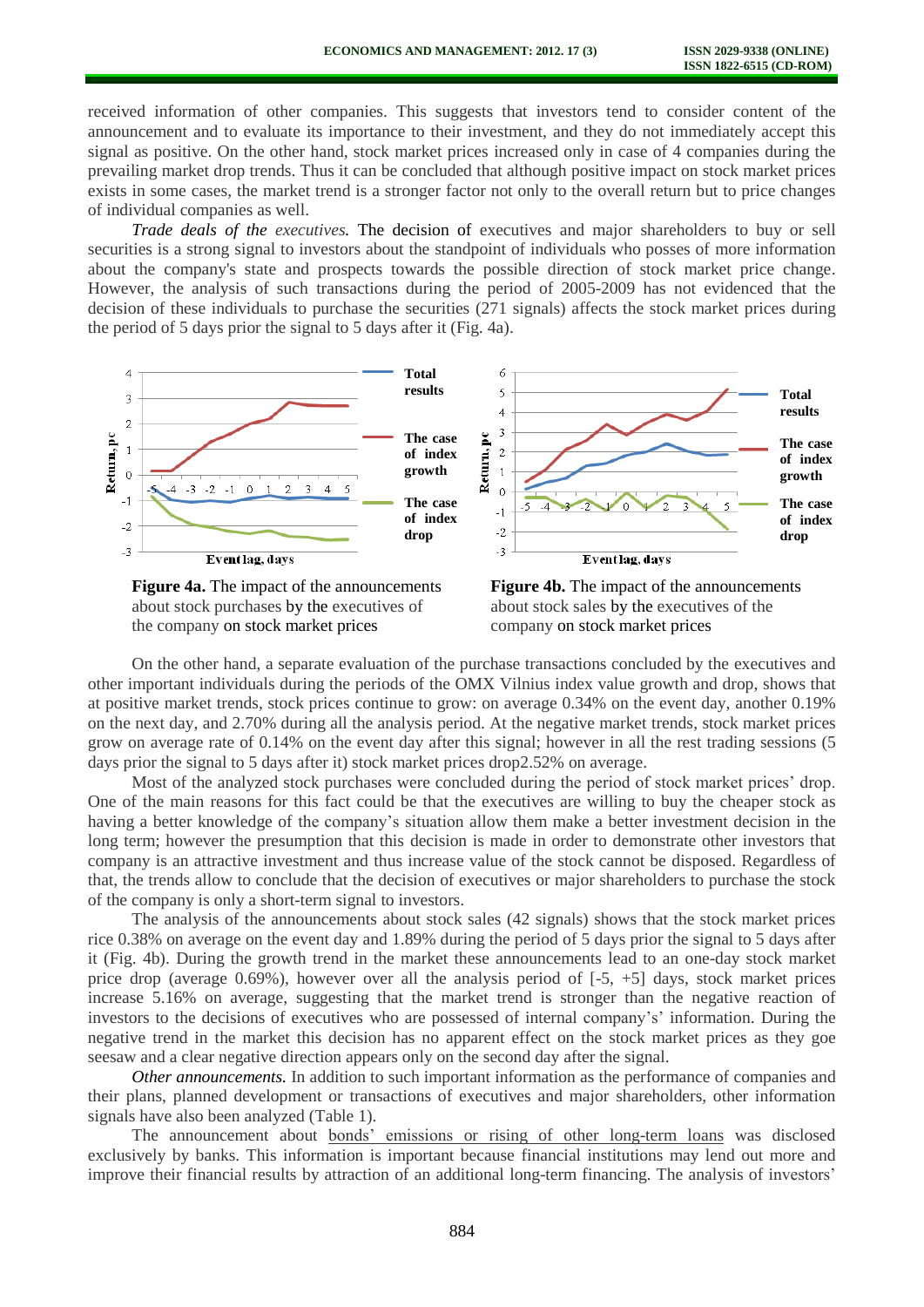reaction to these signals during the period of 2005-2009 showed that in the general case stock market prices in the NASDAQ OMX Vilnius Stock Exchange almost did not change on the event day (an increase of just 0.01%), and during a period of 5 days prior to the signal to 5 days after it the stock market prices rose just 0.97% on the average.

| Event                                                                              |                | In total during the<br>period of 2005-2009 |                                                                |                            | The case of index<br>growth   |                                                           |                            | The case of index<br>drop     |                                                                  |  |
|------------------------------------------------------------------------------------|----------------|--------------------------------------------|----------------------------------------------------------------|----------------------------|-------------------------------|-----------------------------------------------------------|----------------------------|-------------------------------|------------------------------------------------------------------|--|
|                                                                                    |                | day return, pc<br>Average one              | during<br>days<br>pc<br>period,<br><b>Return</b><br>$[-5; +5]$ | announcements<br>Number of | day return, pc<br>Average one | Return during<br>days<br>$\beta$<br>period,<br>$[-5; +5]$ | announcements<br>Number of | day return, pc<br>Average one | during<br>days<br>$p_{\rm c}$<br>period,<br>Return<br>$[-5; +5]$ |  |
| Emissions of the bank bonds or raising of<br>long-term loans                       | 47             | 0,01                                       | 0,97                                                           | 19                         | 0,28                          | 9,05                                                      | 28                         | $-0,33$                       | $-4,88$                                                          |  |
| Cutting down of working hours in<br>company                                        | 8              | $-0,01$                                    | $-7,16$                                                        | 3                          | $-5,19$                       | $-5,43$                                                   | 5                          | 3,09                          | $-12,51$                                                         |  |
| Restrictions of trade in company's<br>production                                   | 3              | $-0,72$                                    | $-9,88$                                                        | 1                          | $-1,77$                       | $-17,46$                                                  | $\overline{2}$             | $-0,20$                       | $-6,09$                                                          |  |
| Fine to a company                                                                  | 5              | $-0,79$                                    | $-3,41$                                                        | ۰                          | $\blacksquare$                |                                                           | 5                          | $-0,79$                       | $-3,41$                                                          |  |
| The company's stock will be registered<br>into the main list of the Stock Exchange | 5              | $-0,80$                                    | 0,84                                                           | 3                          | $-1,69$                       | 1,06                                                      | 2                          | $-0,66$                       | 2,65                                                             |  |
| The company's stock will be moved to the<br>secondary list of the Stock Exchange   | $\overline{2}$ | 0,00                                       | 0,82                                                           | 2                          | 0,00                          | 0,82                                                      |                            |                               |                                                                  |  |
| The intention not to trade in company's<br>stock on a regulated market             | 1              | 0,00                                       | $-15,08$                                                       | 1                          | 0,00                          | $-15,08$                                                  |                            |                               |                                                                  |  |

|  |  |  |  | Table 1. The impact of other signals on stock market prices |
|--|--|--|--|-------------------------------------------------------------|
|--|--|--|--|-------------------------------------------------------------|

During the growth trend of the OMX Vilnius index, stock market prices increase 9.05% on the average during the period of [-5, +5] days, and during the drop trend of the index value, the stock market prices decrease 4.88% at the same period. The fact that the signals that are similar in their content cause different investors' reactions during the different market trends, evidences the greater importance of the market trend as compared to this information.

The announcements about cutting down of working hours in the company are mostly associated with a lack of demand for the company's production or services. Although following this signal stock market prices change only -0.01% on average, during the positive market trends the decrease is 5.19%, and during the negative trends the increase is 3.09%. Such price changes may be related to the tendency of investors to take into account the loss of opportunities to earn income at the positive trends and opportunities to save the company's labor costs at the negative trends. However, the analysis of the period of 5 days prior the signal to 5 days after it suggests that investors' reaction regardless of the situation is negative (average value of the stock market prices decreases 5.43% in case of the OMX Vilnius index growth and decreases 12.51% in case of the index drop). This allows concluding that the optimization of labor costs is only a short-term factor.

The announcements about the restrictions of trade in company's production are always evaluated negatively, as the company loses the opportunity to earn income. During the period of 2005-2009, three such announcements were disclosed and the stock market prices decreased 0.72% on average per day (9.88% during the period of [-5, +5] days). Although it could be argued that investors tend to be more sensitive towards bad news during positive market trend (decrease of 17.46%) than during negative trend (decrease of 6.09%), the generalized conclusions cannot be drawn due to the small amount of announcements.

During the period of 2005-2009, the companies 5 times announced about the fines. While these announcements may be quite different due to different amounts of the fines and their impact on the company's performance results, it is logical to believe that the companies included in OMX Vilnius index are not inclined to disclose news of low importance. All 5 announcements were disclosed during a long-term negative trend of the index. On average, the stock market prices decrease 0.79% on the event day, and 3.41% during the period of  $[-5, +5]$  days.

Analysis of the announcements that the company's stock will be registered into the main list of the Stock Exchange and that the stock will be moved to the secondary list evidenced that in the first case, the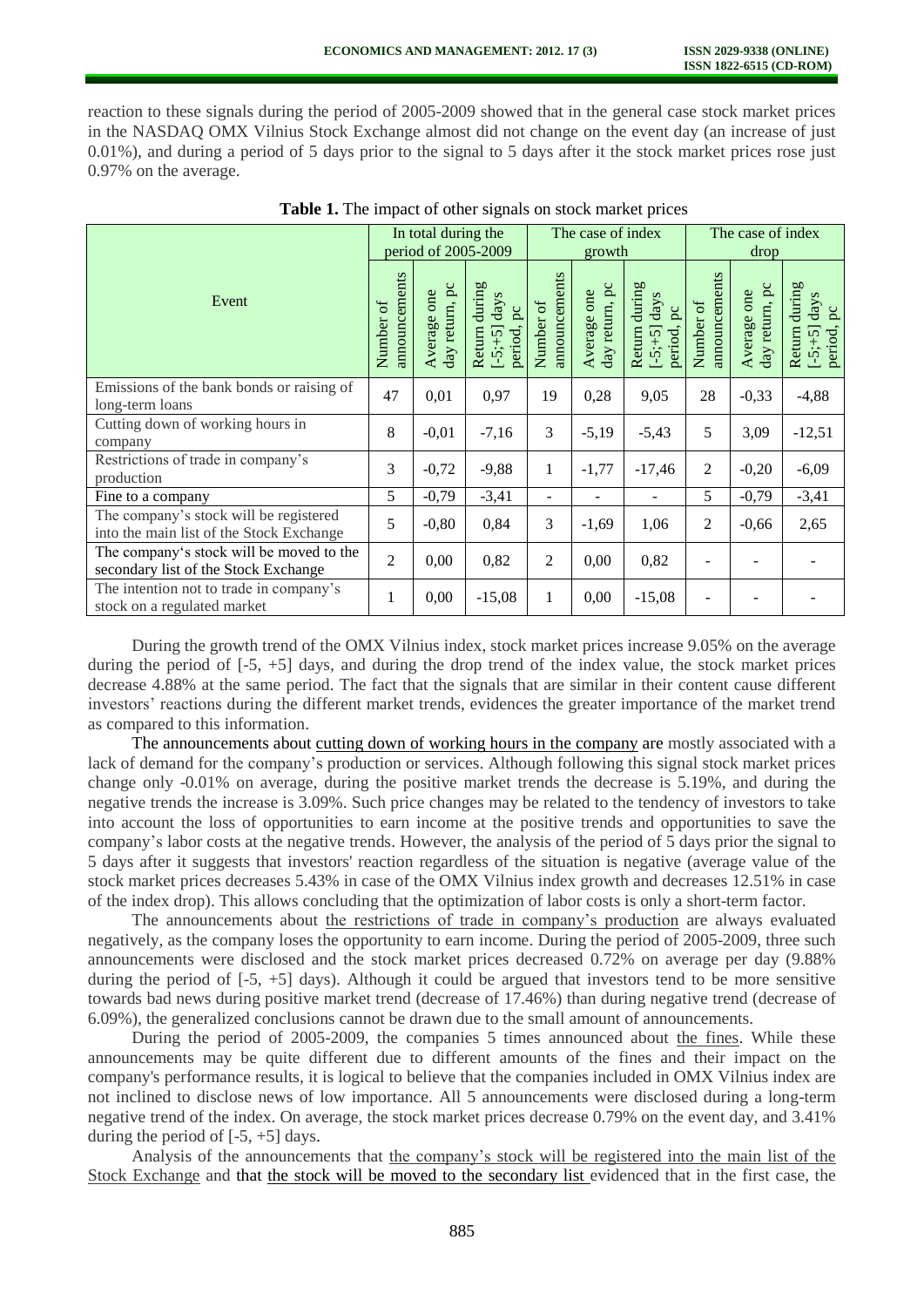stock market prices following the information signal decreased 0.80% on average while in the second case it did not change. In total, during the period of  $[-5, +5]$  days, the average change in stock market prices was respectively +0.84 and +0.82%, so this information should be treated as insignificant to investors.

Although during the period of 2005-2009 only Gubernija AB announced about the intention not to trade in company's stock on a regulated market, it is presumable that investors would treat this information as negative not only in this case, but on the whole. Negative market reaction is determined by the fact that the withdrawal from the regulated market reduces the liquidity of the stock and increases transaction costs for investors. In this case, the stock market price has not changed on the event day, but during the period of  $[-5, +5]$  days, the price decreased 15.08%.

## **The assessment of statistical significance for the impact of information signals on the stock market prices of companies listed in NASDAQ OMX Vilnius Stock Exchange**

The estimation of the statistical significance of all types of information signals using the parametric t-test evidenced that statistically significant signals at 5% level during the period of 2005-2009 in absolute value (i.e. cumulative average return – CAR) were only the announcements about the planned development (t-test value was 2.32) and at 10% level –the announcements about the restrictions of trade in company's production (t-test value was -2.15). However, it is important that investors' reactions to information signals during different long-term trends of the OMX Vilnius index were also different. For example, despite the fact that the announcements of company's performance results in general case were not statistically significant, separate analysis of the periods of index value growth and drop showed that investors have tended to evaluate positively these signals during the positive market trends and their positive CAR during the period of [-5, +5] days (6.14%) was statistically significant (t-test value was 5.68). On the other hand, the results announced during the negative market trends generated negative changes in stock market prices during the period of  $[-5, +5]$  days (the CAR was  $-4.14\%$ ) and this value was also statistically significant (t-test was negative and equal to -6.29).

The next type of information signals, the announcements of expected performance results were statistically insignificant regardless of the market trend. This suggests that investors' expectations are much stronger affected by the actual data than by planned performance results.

The analysis of the announcements about transactions of executives and major shareholders in companies' stock established that the impact of these signals was statistically significant only when a longterm market trends are considered. The announcements about the stock purchases are statistically significant at any of the index directions (t-test values were 3.49 and -2.53 respectively), and announcements about the stock sales are statistically significant only in case of the market growth (t-test value was 2.79).

The announcements about the bank bonds' emissions or raising of long-term loans, caused investors' reaction and were statistically significant also only when considering the long-term trend of OMX Vilnius index: during the period of 5 days prior the signal to 5 days after it, t-test was equal to 2.99 in case of positive market trend and t-test was equal to -6.34 in case of negative market trend.

In addition to CAR, it was also analyzed the cumulative average abnormal return (CAAR) which is a more objective in estimation of information signals on stock market prices because it eliminates the price trend unrelated to the disclosed announcement.

As the market model cannot be applicable to analyze market price changes for the stock included in the OMX Vilnius index during the period of 2005-2009 because of low statistical significance, the average daily change in the OMX Vilnius index value was used for the calculation of the presumable 1 day return on the stock: +0.29% during a long-term growth trend and -0.30% during a long-term drop trend.

The analysis on the statistical significance of CAAR evidenced that statistically significant results were found in only 5 cases (in brackets – t-test value):

- $\blacksquare$  the announcements of company's performance results in case of index drop (3.23);
- the announcements of expected performance results in case of index growth (-3.03);  $\mathbf{r}$
- the announcements about the planned development in case of index growth (3.36);
- the announcements about the emissions of the bank bonds in case of index drop (-3.80);  $\equiv$
- the announcements about the restrictions of trade in company's production in case of index growth  $\frac{1}{2}$ (-2.28).

Positive value of t-test following the announcements of the results shows that the reduction of investors' uncertainty concerning the company's performance is appreciated as a positive signal under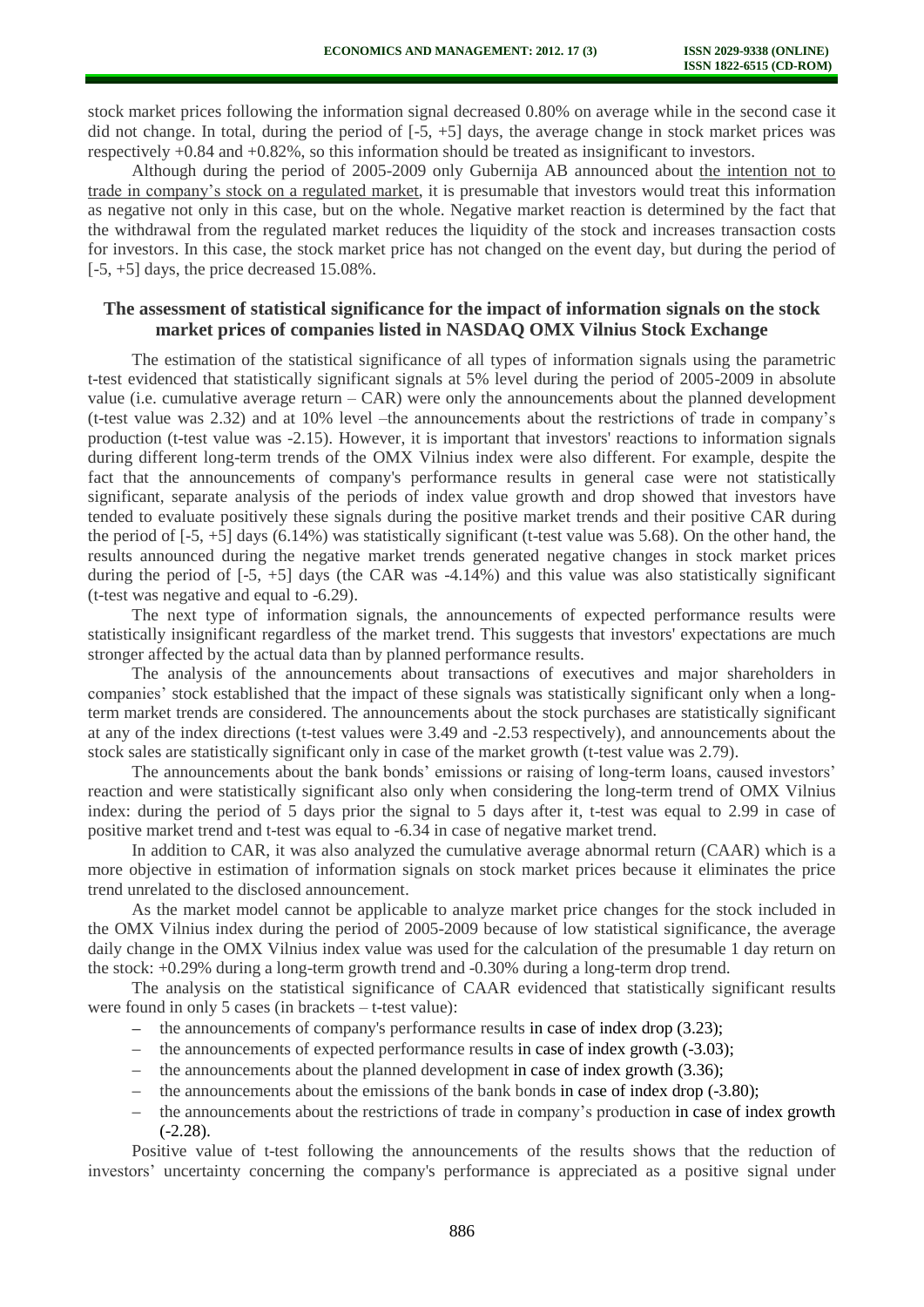negative market trends (CAAR was +2.13%). On the other hand, investors tend to evaluate negatively a disclosure of expected performance results under positive market trends, since CAAR during the period of 5 days prior the signal to 5 days after it is negative (-2.37%). It can be assumed that the negative CAAR is the outcome of an in-adequacy to investors' expectations.

The investors assume the announcements about the planned development as the positive signal in case of OMX Vilnius index value growth as during the period of [-5, +5] days, CAAR was 3.62% (CAR in this case was 7.92%). The announcements about the emissions of the bank bonds in case of negative trends in the NASDAQ OMX Vilnius Stock Exchange conditioned a negative -4.92% CAAR, so investors this signal assume as negative.

The potential loss of income due to restrictions of trade is a negative signal to investors even if the trend OMX Vilnius index is positive as CAAR was -21.80% (this was the largest absolute value of all the analyzed events). This can be explained by the fact that the potential loss of revenue is always clearly disadvantageous to the company's performance results.

### **Conclusions**

Theoretical and empirical studies of different researchers suggest that the disclosure of new information is one of the most important factors influencing the stock market prices, but there is not any unquestioned answer about the direction and strength of the impact.

The evaluation of the dependency of changes in stock market prices for companies included in OMX Vilnius index on the long-term market trends evidenced that the market (CAPM) model is not suitable for determination of these changes, because the trend coefficient in the equation of linear regression for stock market prices of all companies, is statistically insignificant.

The analysis of the impact of information signals on stock market prices evidenced that in some cases investors could take advantage of market inefficiencies and earn abnormal return:

- The announcement of performance results is assumed as a positive signal but the reaction depends on the long-term trend of OMX Vilnius index –the stock market prices increased 9.45% on average during positive market trend while during negative trend the decrease was 3.16%
- Investors are likely to evaluate positively the announcement of expected performance results both during the positive and negative market trends (the average return on the event day was 0.69% and 0.39% respectively);
- During the positive market trend, stock market prices grew after the announcement about the planned development and transactions in stock carried out by executives.

The analysis of the statistical significance of CAR evidenced that a statistically significant stock price changes after the information disclosure during the period of 2005-2009 were the announcements about the planned development at the level of 5%, and the announcements about the restrictions of trade in company's production at the level of 10%.

The analysis of the statistical significance of cumulative average abnormal return (CAAR) evidenced statistically significant results for the announcements of company's performance results and emissions of the bank bonds during a negative index trend and for the announcements of expected performance results and planned development during a positive index trend.

The main limiting factor in our research was the fact that stock market prices are influenced not only by the disclosed information but also by trends in the stock market, thus it is necessary to find an effective way to eliminate the influence of these trends in order to investigate properly the impact of the information signals on stock market price changes. Moreover, the information signals were analyzed only considering their type here, so further studies could take into account the qualitative content of the announcements.

### **References**

- 1. Acharya, S. (1993). Value of Latent Information: Alternative Event Study Methods. Journal of Finance, 1(48), 363- 385.
- 2. Ahern, K.R. (2009). Sample Selection and Event Study Estimation. Journal of Empirical Finance, 16, 466-482.
- 3. Balakrishnan, K., Ghose, A., Ipeirotis, P. (2007). The Impact of Information Disclosure on Stock Market Returns: The Sarbanes Oxley act and the Role of Media as an Information Intermediary. New York: New York University.
- 4. Fisher, P (2003). Common Stocks and Uncommon Profits and Other Writings. New Jersey: John Wiley and Sons.